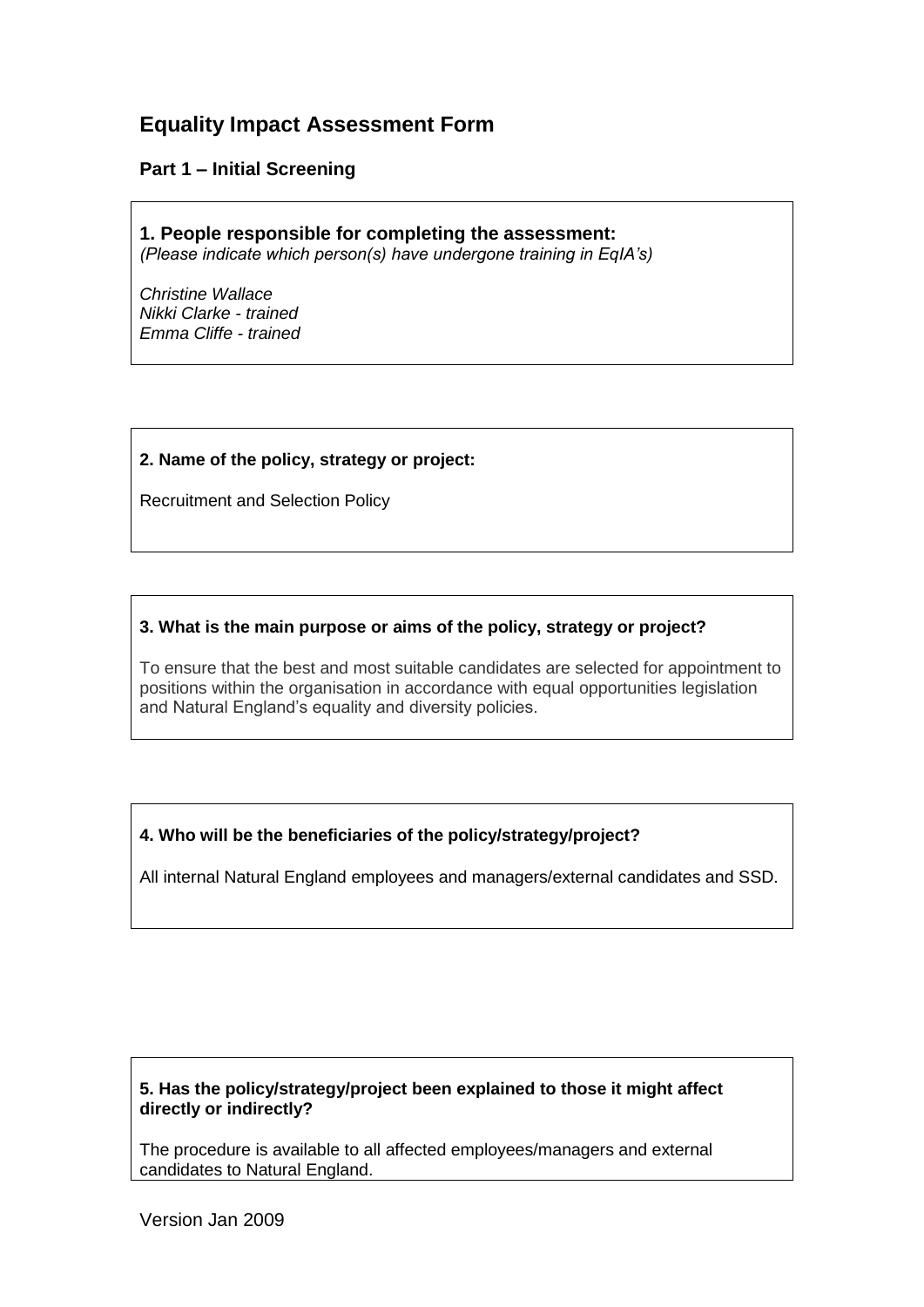OD has rolled out the revised policy via face to face meetings/webinar's to their relevant business areas of Natural England.

OD has briefed SSD/Trade Unions.

## **6. Have you consulted on this policy/strategy/project?**

OD Business partners have reviewed the policy with some specific teams in the organisation and provided feedback. OD Team provided feedback on existing policy content. Trade Union consulted on content. SSD consulted on content. COD consulted on content. Candidates both internal/external to Natural England who had recently experienced being recruited were invited to comment on the process confidentially. Recruiting managers/panel members were invited to comment 'applying lessons learnt on the process.

## **7. Please complete the following table and give reasons/comments for where:**

*(a) The policy/strategy/project could have a positive impact on any of the equality target groups or contributes to promoting equality, equal opportunities and improving relations within equality target groups.*

*(b) The policy/strategy/project could have a negative impact on any of the equality target groups, i.e. disadvantage them in any way.* 

#### *If the impact is high, or the policy will impact significant amounts of people, a full EqIA should be completed.*

| <b>Equality</b><br><b>Target</b><br>Group | a) Positive<br>impact |     | b) Negative<br>impact |     | <b>Reason/Comment</b>                                                                                                                                      |
|-------------------------------------------|-----------------------|-----|-----------------------|-----|------------------------------------------------------------------------------------------------------------------------------------------------------------|
|                                           | High                  | Low | High                  | Low |                                                                                                                                                            |
| Men                                       |                       | X   |                       |     | The policy will have a positive impact against all groups of people as it is an<br>opportunity for employment with Natural England. All candidates will be |
| Women                                     |                       | X   |                       |     | recruited through our robust recruitment processes, where we promote our<br>equality stance in our adverts and treat all applicants equally.               |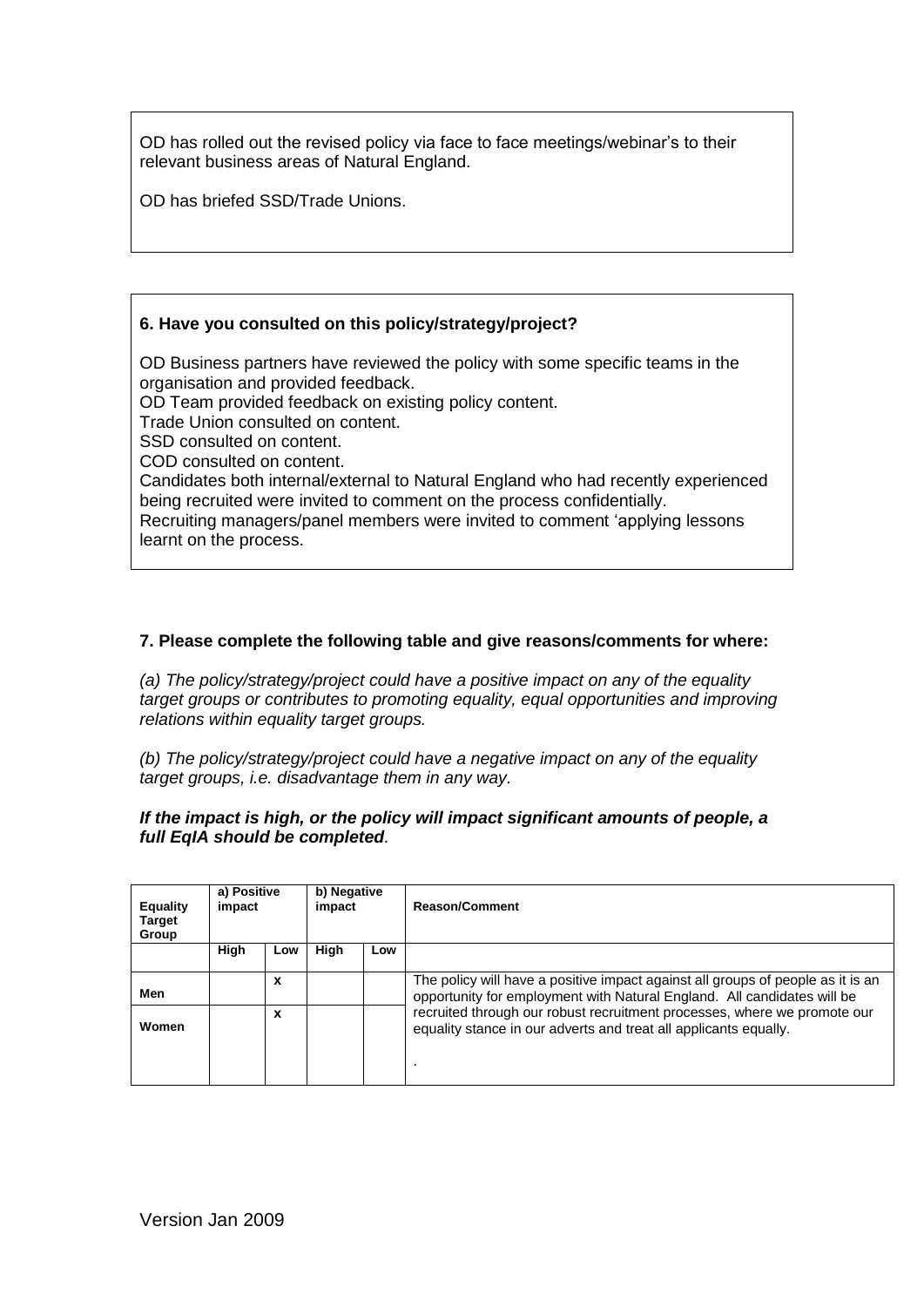| people<br>Mixed<br>Race<br>people<br>Other<br>racial/eth<br>nic group<br>(please<br>specify)<br>The policy will have a positive impact against all groups of people as it is an<br>X<br><b>Disabled</b><br>opportunity for employment with Natural England.<br>and deaf<br>people<br>Candidates will be recruited through our robust recruitment processes,<br>where we promote our equality stance in our adverts and are treated<br>equally.<br>Natural England's application forms provide individuals with the opportunity<br>to tell the selection panel if they feel they have a disability as defined by the<br>Disability Discrimination Act (DDA) of 1995. <sup>1</sup> All applicants also have the<br>opportunity to indicate any particular assistance they may need if invited to<br>interview (such as induction loop, wheelchair access, etc).<br>The Disability Discrimination Act (DDA) of 1995 defines a person as<br>being disabled if they have a physical or mental impairment which has a<br>substantial and long-term effect on their ability to carry out normal day to<br>day activities.<br>Any applicant who declares a disability as defined by the DDA is guaranteed<br>an interview provided that they meet the minimum criteria for the role(s) in<br>question. For the purposes of the scheme, the minimum criteria to qualify<br>for interview will be the recruitment panels agreed minimum score in each of<br>the strategic shifts as detailed in the role description.<br>In particular on our adverts and recruitment documentation relating to the<br>purpose of the Guaranteed Interview Scheme (Two Ticks) is to ensure that<br>people with disabilities can compete on equal terms with non-disabled<br>people by providing an opportunity to demonstrate job accountabilities and<br>recruitment behaviours at interview. Candidates with disabilities<br>Might or might not be able to do must not feature in the panel's<br>considerations. | Asian or<br>Asian<br><b>British</b><br>people<br><b>Black or</b><br><b>Black</b><br><b>British</b><br>people<br>White<br>people<br>(including<br>Irish<br>people)<br><b>Chinese</b> |   | X |  | Agencies may have a more diverse workforce available, and using them<br>may reach more people form groups where we are underrepresented. |
|------------------------------------------------------------------------------------------------------------------------------------------------------------------------------------------------------------------------------------------------------------------------------------------------------------------------------------------------------------------------------------------------------------------------------------------------------------------------------------------------------------------------------------------------------------------------------------------------------------------------------------------------------------------------------------------------------------------------------------------------------------------------------------------------------------------------------------------------------------------------------------------------------------------------------------------------------------------------------------------------------------------------------------------------------------------------------------------------------------------------------------------------------------------------------------------------------------------------------------------------------------------------------------------------------------------------------------------------------------------------------------------------------------------------------------------------------------------------------------------------------------------------------------------------------------------------------------------------------------------------------------------------------------------------------------------------------------------------------------------------------------------------------------------------------------------------------------------------------------------------------------------------------------------------------------------------------------------------------------------|-------------------------------------------------------------------------------------------------------------------------------------------------------------------------------------|---|---|--|------------------------------------------------------------------------------------------------------------------------------------------|
|                                                                                                                                                                                                                                                                                                                                                                                                                                                                                                                                                                                                                                                                                                                                                                                                                                                                                                                                                                                                                                                                                                                                                                                                                                                                                                                                                                                                                                                                                                                                                                                                                                                                                                                                                                                                                                                                                                                                                                                          |                                                                                                                                                                                     |   |   |  |                                                                                                                                          |
|                                                                                                                                                                                                                                                                                                                                                                                                                                                                                                                                                                                                                                                                                                                                                                                                                                                                                                                                                                                                                                                                                                                                                                                                                                                                                                                                                                                                                                                                                                                                                                                                                                                                                                                                                                                                                                                                                                                                                                                          |                                                                                                                                                                                     |   |   |  |                                                                                                                                          |
|                                                                                                                                                                                                                                                                                                                                                                                                                                                                                                                                                                                                                                                                                                                                                                                                                                                                                                                                                                                                                                                                                                                                                                                                                                                                                                                                                                                                                                                                                                                                                                                                                                                                                                                                                                                                                                                                                                                                                                                          |                                                                                                                                                                                     | x |   |  | The policy will have a positive impact against all groups of people as it is an                                                          |

1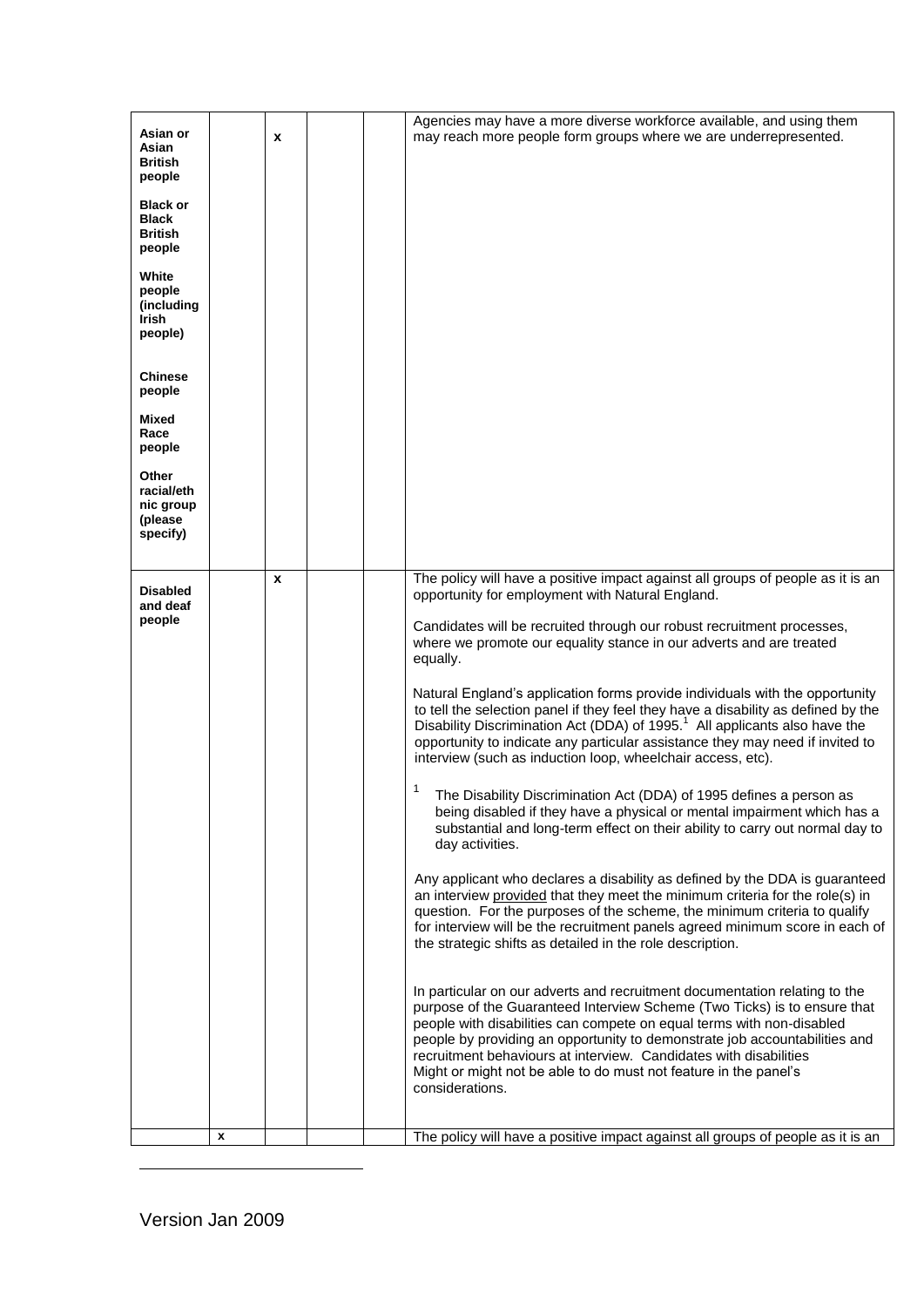| Gay,<br>Lesbian<br>and<br><b>Bisexual</b><br>people |              |                  | opportunity for employment with Natural England. Candidates will be<br>recruited through our robust recruitment processes, where we promote our<br>equality stance in our adverts and treat all our applicants equally.<br>We are linked to 'stonewall' which is displayed on our adverts and<br>recruitment documentation. |
|-----------------------------------------------------|--------------|------------------|-----------------------------------------------------------------------------------------------------------------------------------------------------------------------------------------------------------------------------------------------------------------------------------------------------------------------------|
| <b>Transgen</b><br>der<br>people                    |              | $\boldsymbol{x}$ | The policy will have a positive impact against all groups of people as it is an<br>opportunity for employment with Natural England. Candidates will be<br>recruited through our robust recruitment processes, where we promote our<br>equality stance in our adverts and treat all our applicants equally.                  |
| Older<br>people<br>$(50+)$                          | $\mathbf{x}$ |                  | The policy will have a positive impact against all groups of people as it is an<br>opportunity for employment with Natural England. Candidates will be<br>recruited through our robust recruitment processes, where we promote our<br>equality stance in our adverts and treat all our applicants equally.                  |
| Younger<br>people<br>$(17-25)$<br>and<br>children   |              | $\mathbf{x}$     | The policy will have a positive impact against all groups of people as it is an<br>opportunity for employment with Natural England. Candidates will be<br>recruited through our robust recruitment processes, where we promote our<br>equality stance in our adverts and treat all our applicants equally.                  |
| Working<br>patterns<br>(P/T or<br>part year)        | $\mathbf{x}$ |                  | The policy will have a positive impact against all groups of people as it is an<br>opportunity for employment with Natural England. Candidates will be<br>recruited through our robust recruitment processes, where we promote our<br>equality stance in our adverts and treat all our applicants equally.                  |
| Faith<br>groups<br>(please<br>specify)              |              | $\mathbf{x}$     | The policy will have a positive impact against all groups of people as it is an<br>opportunity for employment with Natural England. Candidates will be<br>recruited through our robust recruitment processes, where we promote our<br>equality stance in our adverts and treat all our applicants equally.                  |

**8. If there is a negative impact on any equality target group, is the impact intended? No negative impact**

**If there is a negative impact on any equality target group is the impact legal?** N/A

#### **9. What actions could be taken to amend the policy/strategy/project to minimise the negative impact?**

N/A

**10. If there is no evidence that the policy/strategy/project promotes equality, equal opportunities or improves relations within equality target groups, what amendments could be made to achieve this?**

N/A

Version Jan 2009